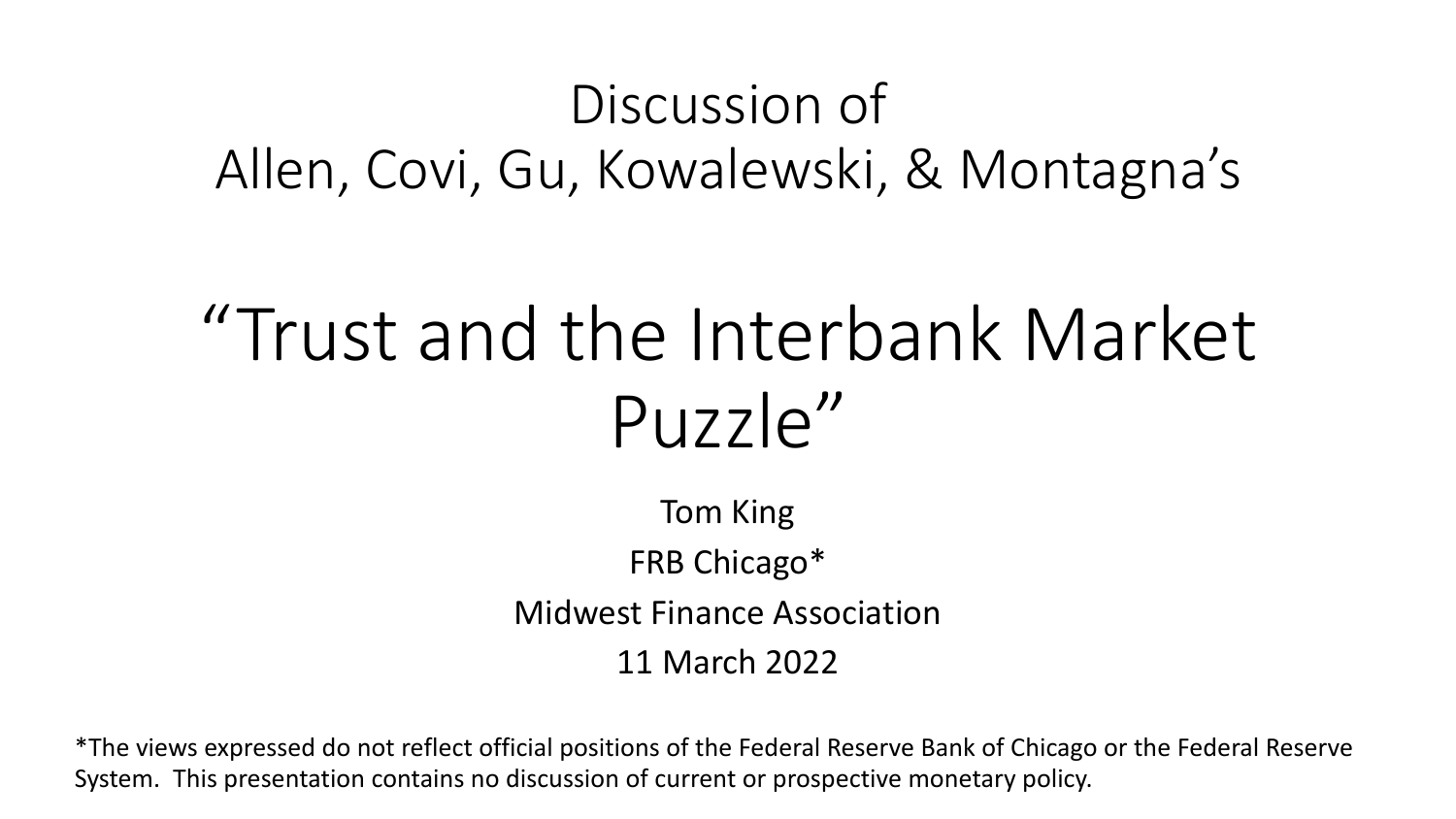# Three papers in one!

How does "trust" affect levels of interbank borrowing in a large panel of countries?

- 1. Panel regressions
- 2. Network analysis on Euro area banks
- 3. Case study of Veneto Banca failure
- Lot's of work. Impressive data collection effort.
- It's clear that there are significant differences in interbank size across countries.
- Results linking interbank activity to past banking crises are robust and convincing.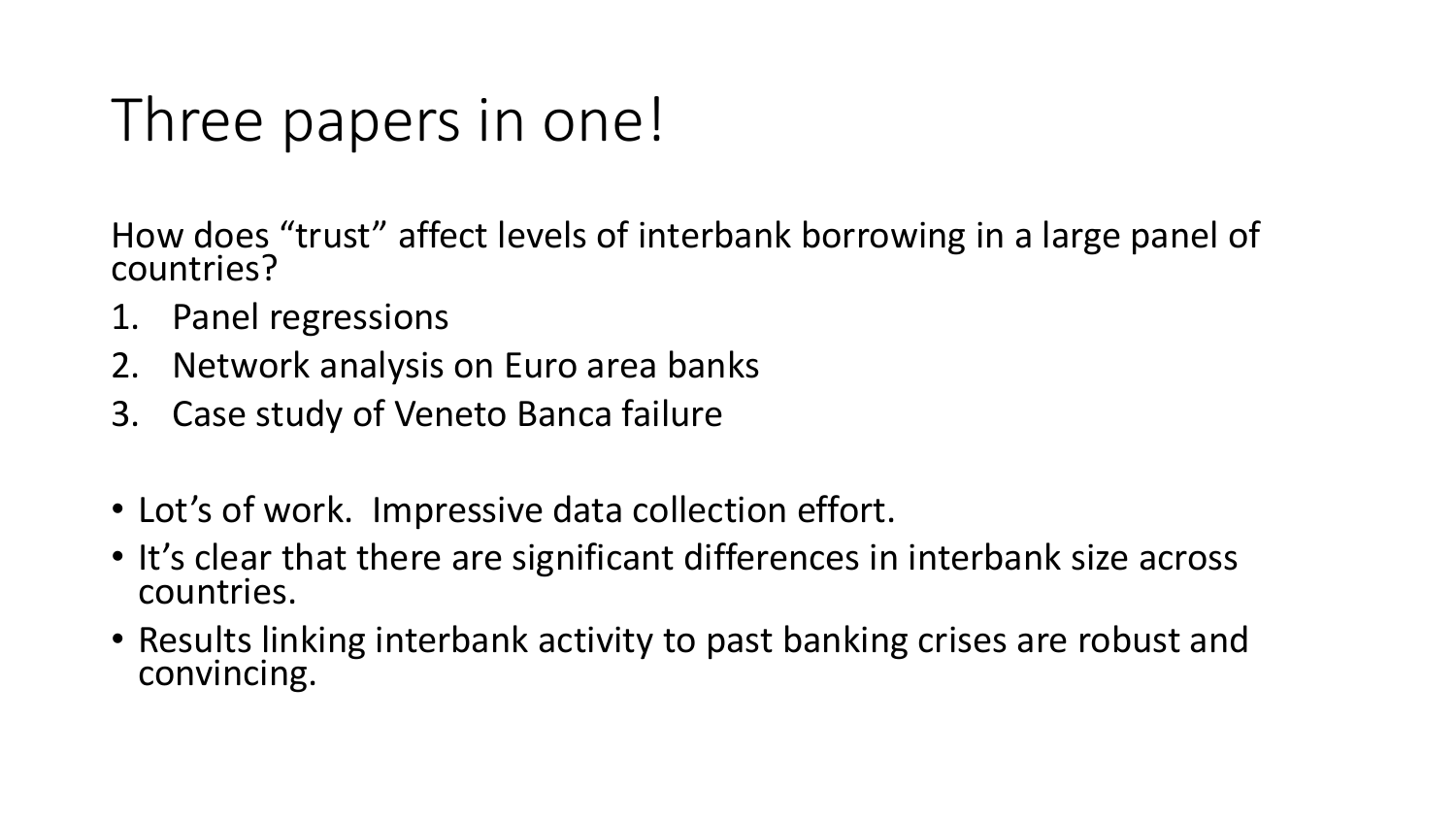#### Outline of comments

- 1. How important are other possible differences across countries?
- 2. Is the authors' statistical significance overstated?
- 3. Are lower levels of interbank borrowing interpretable as lower willingness to lend to banks?
- 4. Are the authors really picking up a "trust" effect?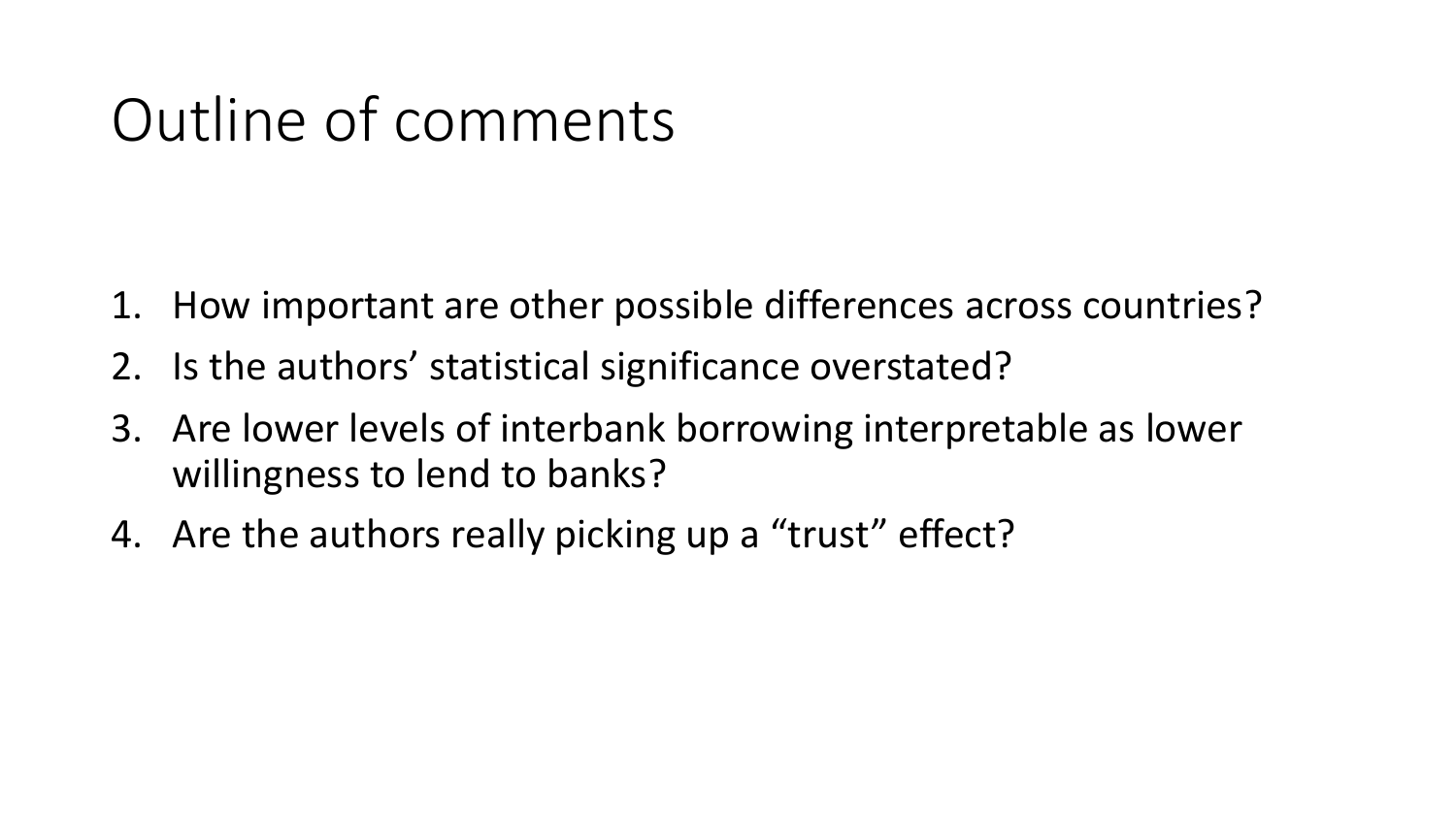# 1. Cross-country differences

- 96 countries -- potentially big institutional differences
- Need to know more about failure resolution regimes.
	- Where are interbank loans in the waterfall?
	- What are prompt corrective action rules like?
- If the story is about trust, do we see similar patterns in other types of uninsured liabilities?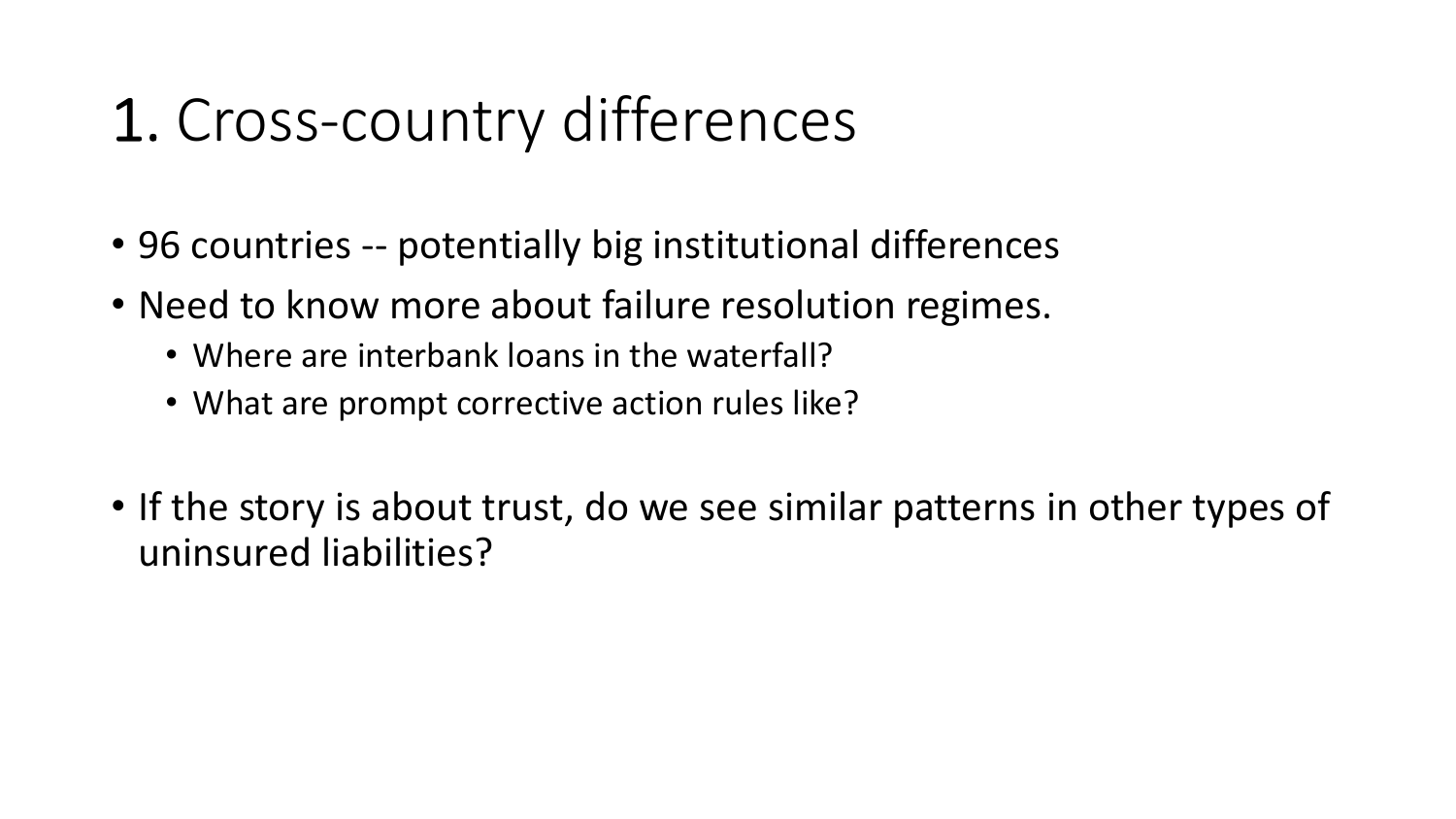# 2. How many observations are there really?

- 76,000 bank-quarters.
- But "trust" metrics are specific to country-quarter
	- # of crises; # of years spent in crisis; % of assets in failing banks
- And these don't even vary much over time.
	- This becomes obvious when they allow for region fixed effects
- So this is really a cross-sectional study.
	- United States appears as 4,600 observations per quarter but is really just 1.
- Econometrically, if bank-level observations are used, standard errors should be clustered.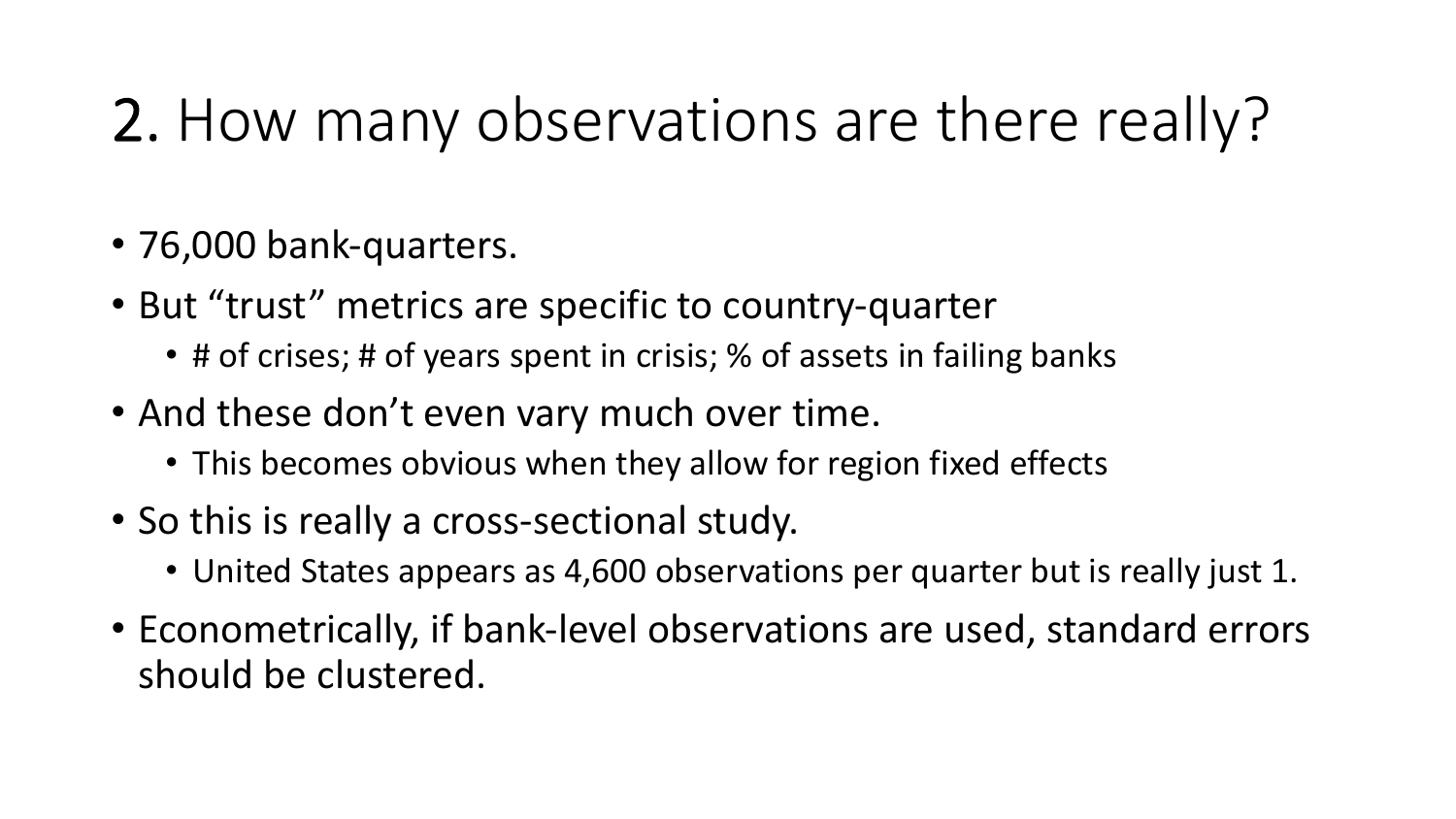3. "Puzzle" is about quantities borrowed,… … but this is only half the story.

- Interbank lending quantities are determined in equilibrium.
- To understand what is going on, we also need to know something about prices.
	- Interbank rates are an important margin of adjustment (Furfine, 2001; King, 2008; Taylor and Williams, 2009; Afonso et al., 2015; King and Lewis, 2020)
	- If banks with low borrowing also pay low rates, the solution to the puzzle may have to do with demand, not supply.
- Also other potential margins of adjustment maturity, collateralization.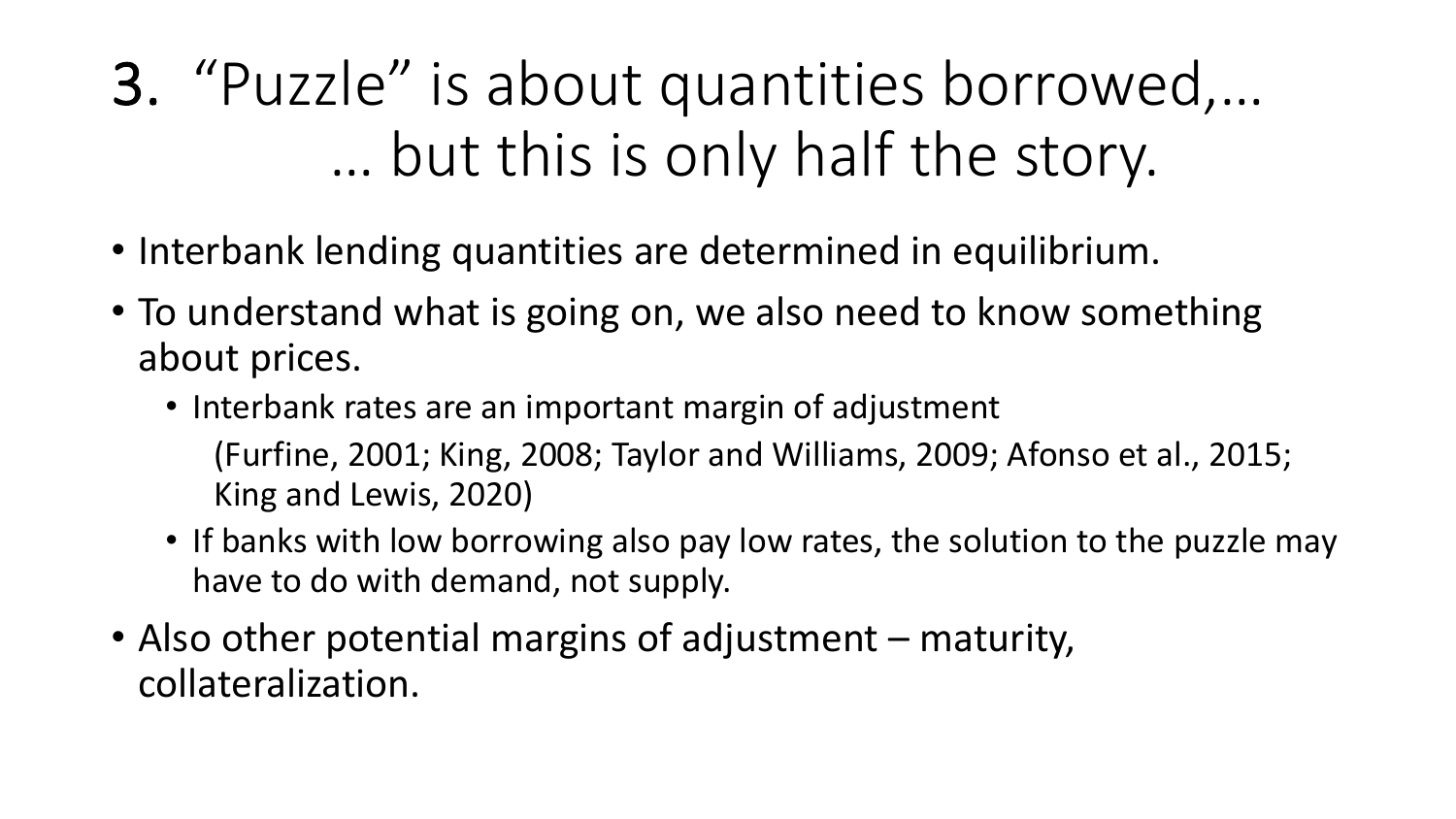#### 4. What are the authors trying to measure?...

• Authors' definition:

#### **Trust** = "*A bank's belief in its peers' honesty and good-faith commitments*"

- Not the same thing as "low probability of failure."
- Trust suggests that banks would be able to borrow more *conditional* on a given objective failure probability.